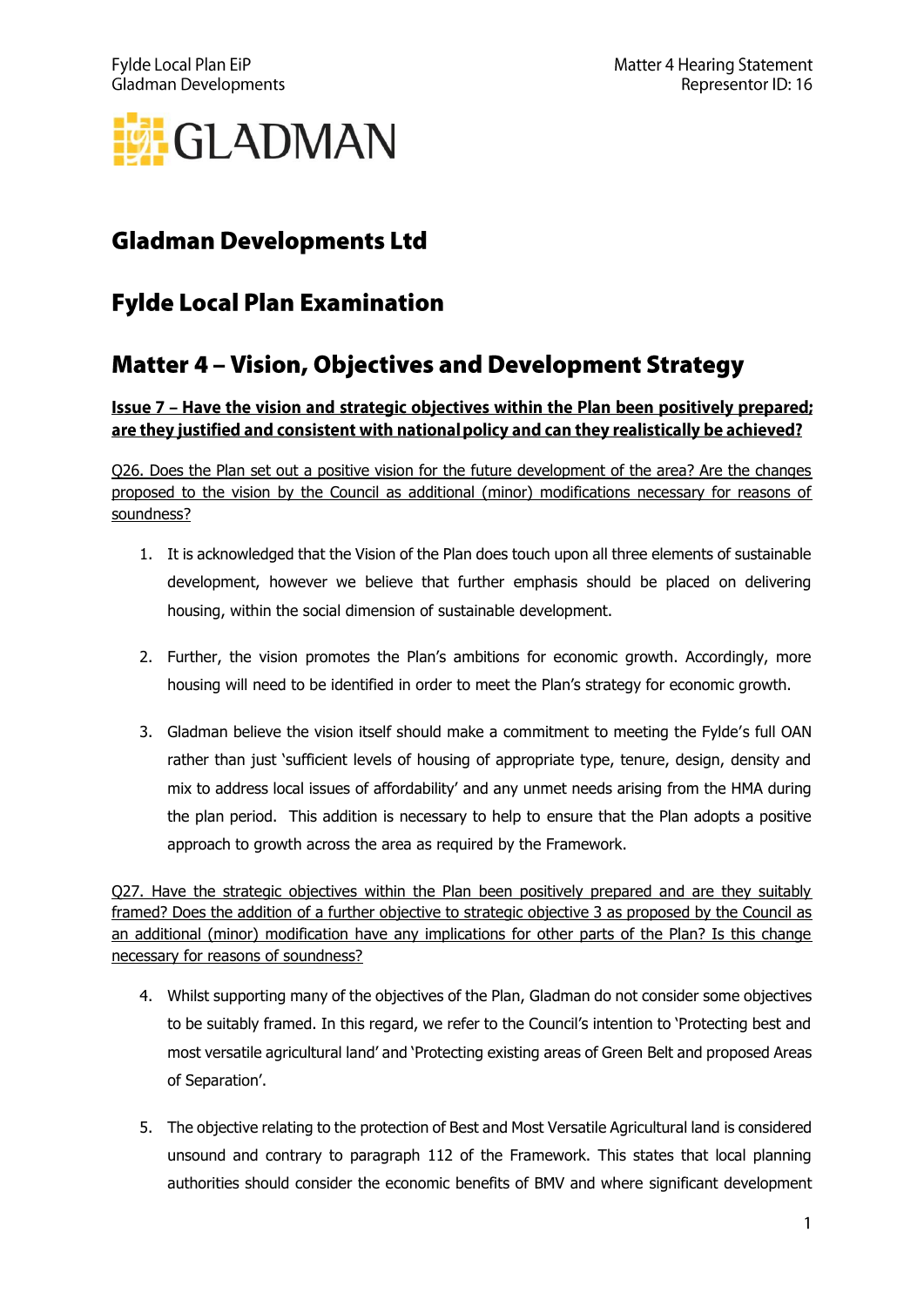of agricultural land is necessary then local planning authorities should seek to use areas of poorer quality land in preference to that of a high quality. There is therefore no outright restriction on the use of BMV and it is simply a factor to be weighed in the planning balance when considering a development proposal.

- 6. With regards to 'Protecting existing areas of Green Belt and the proposed Areas of Separation' this objective would appear to apply equal protection to both a nationally protected designation and a local designation and is contrary to the requirements of the Framework.
- 7. It is Gladman's opinion that new development can often be located in countryside gaps without leading to the physical or visual merging of settlements, eroding the sense of separation between them or resulting in the loss of openness and character. In such circumstances, we would question the purpose of the proposed Areas of Separation, particularly if the intention of these areas is to implement new areas of Green Belt by the backdoor without meeting the stringent tests required.